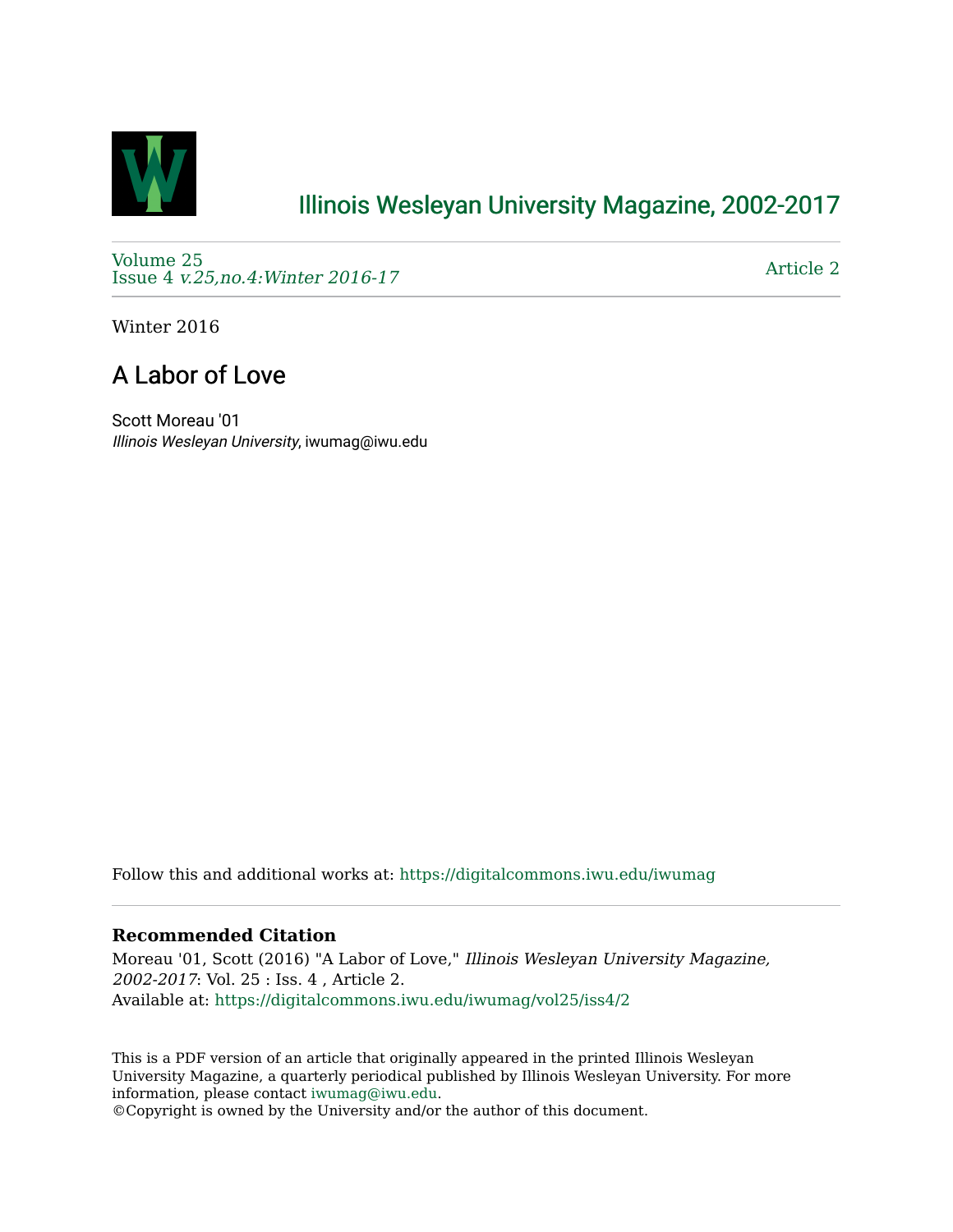

As head carpenter for *The Beatles LOVE*, Ben Stephenson '00 creates astonishing new audience experiences that keep the Las Vegas favorite flying high.

Stephenson takes the wheel of one of the show's featured props, a Gold Filigree Volkswagen Beetle, also known as the Smoking Car due to an inside switch that turns on the fog, which rises from the hood.

### By SCOTT MOREAU '01

As I traversed through the winding walkways of the Mirage Hotel and Casino in Las Vegas to meet an old friend of mine, a vivid memory hit me. It was from the fall of 1997, my first year as a music theatre major at Illinois Wesleyan. I was working strike for the first show of that year, *Into the Woods.* I have a very clear recollection of two things: my friend Jim throwing up beside the loading dock because of the gallons and gallons of spoiled milk-based paint he was asked to empty, and Ben Stephenson moving around the shop like he was a professional. He was a sophomore.

Nearly 20 years later (and looking not a day older), Ben is the "guy behind the guy," making things happen behind the scenes for *The Beatles LOVE,* Cirque du Soleil's magnificent marriage of music and movement performed at a specially built 2,000-seat theatre in the round since 2006.

It's a long way from the painted backdrops and Styrofoam props that Ben used to bring Illinois Wesleyan theatre productions to life. However, creativity, resourcefulness and focus continue to be defining qualities of his work. Moreover, being part of a live production remains as thrilling and unpredictable as ever.

As head carpenter of *LOVE,* Ben was involved through every step of a two-year process of reimagining this Las Vegas strip favorite, which now features new acts, costumes, choreography, technology and music designed to give audiences a more vivid and engaging experience.

Those changes were revealed at the Mirage in 2016 at a 10th anniversary celebration of *LOVE*attended by the surviving Beatles, Sir Paul McCartney and Ringo Starr, as well as Yoko Ono, Olivia Harrison and Giles Martin, the show's current musical director and son of the Beatles' longtime producer George Martin.



A revamped version of Love was launched for its 10th anniversary, boasting technical enhancements that weren't possible when the show was first created.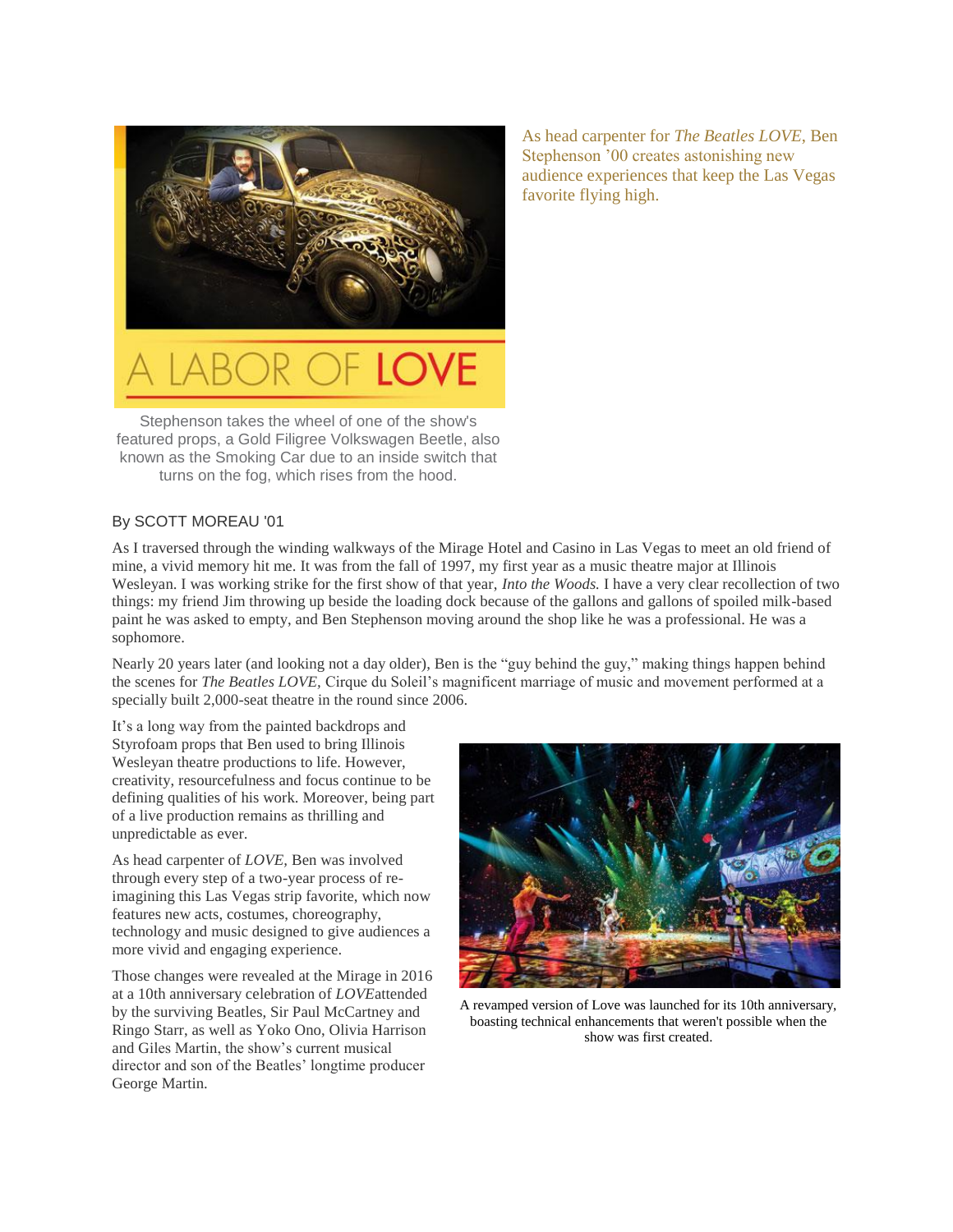Late one evening before the anniversary performance, Ben walked me through the vast passageways that comprise the backstage of *The Beatles LOVE* at the Mirage. Along the way, he pointed out countless illustrations of the show's evolution, reincarnation and rebirth.

Ben recalled how the show's director, Dominic Champagne, spoke at length about *LOVE* being "a living, breathing piece." With the vast amount of Beatles music, video and photography available, there was no reason for the show to stay stagnant and "live in a museum." From its sepia-toned beginnings, the show has become more vibrant and colorful, drawing on imagery from the Fab Four's psychedelic period, such as *Yellow Submarine* and *Magical Mystery Tour.*

New, vibrantly colored costumes (including a new "Blue Meanie" character) and set pieces (a new sun for "Here Comes The Sun" featuring more rays of LED light) are just the tip of The Beatles *LOVE* iceberg. Through a rethinking and reconceptualization of the "Revolution" portion of the show, the iconic red London telephone box center stage has been replaced by a full-sized Volkswagen van. Custom-made by a company in Portland, Ore., the van features a unique top made by none other than my buddy Ben and his team.

"I'm pretty sure this is the only 1967 acrobatic VW van in existence," Ben informed me.



A new addition to the show is a full-sized, 1967 Volkswagen van that provided a major challenge for Stephenson — including design of a durable acrobatic mat to match the iconic vehicle's roofline and contour while providing safety for the artists as they perform their high-flying dance.

"One of the biggest design challenges I faced was in the designing and building of this large acrobatic mat here on the roof," he explained. "It had to match the roofline and contour of a VW van because it's such an iconic vehicle. It was a challenge to build that into an acrobatic mat that would hold its shape night after night, but also to be the proper density and tension for the artists doing their tricks. Safety and functionality were my main concern, while at the same time it had to fit onstage and appear to be an exact replica."

The amazing high-speed skaters who leap, twist, flip and jump massive, 11-foot-tall ramps to the music of "Help" have also benefited from a recent upgrade. According to Ben, the ramps have been resurfaced with the highest-quality material money can buy — the same material that covers every competition skate ramp in the world. It allows the performers to do more, higher, more difficult tricks, and to give *LOVE* audiences yet another reason to *oohh* and *ahhh.*

Ben led the charge for another innovation: All 6,400 squarefeet of stage floor was transformed into a fully functional projection surface, adding depth, color and a three-dimensional effect to nearly every scene. In general, tech for the revamped *LOVE* is staggering. Some 600 custom props and 52 projectors are used, and it takes 27 servers and four control computers, with 30 terabytes of storage, to run the show.

In his rare moments of downtime, Ben takes a break from all this technology by hand-making woodprints and furniture with a familiar theme: the Beatles.

#### **Beatles in the mix**

The chance around every corner to meet members of the greatest rock band ever, creative challenges at work every day, and hearing some of the greatest songs ever written, in amazing-quality surround sound — I tell Ben it all seems like a pretty great gig to me. He agrees that all of the above gives satisfaction. But it doesn't end there.

To be involved in *LOVE* is not only to be a part of Cirque's history but also to become a part of the Beatles' legacy, explains Ben, who has been with the show for the entirety of its 10 years. "The reason I have stayed here this long is that I think we are adding to the Beatles' legacy as a band. I think their music is extremely important the world over, and with the work we are doing here we are really doing something good."

Part of what makes working on *LOVE* so compelling, he adds, is that the Beatles have been so involved in its conception and evolution. The show is a joint venture between Cirque and the Beatles' own Apple Corps Ltd., and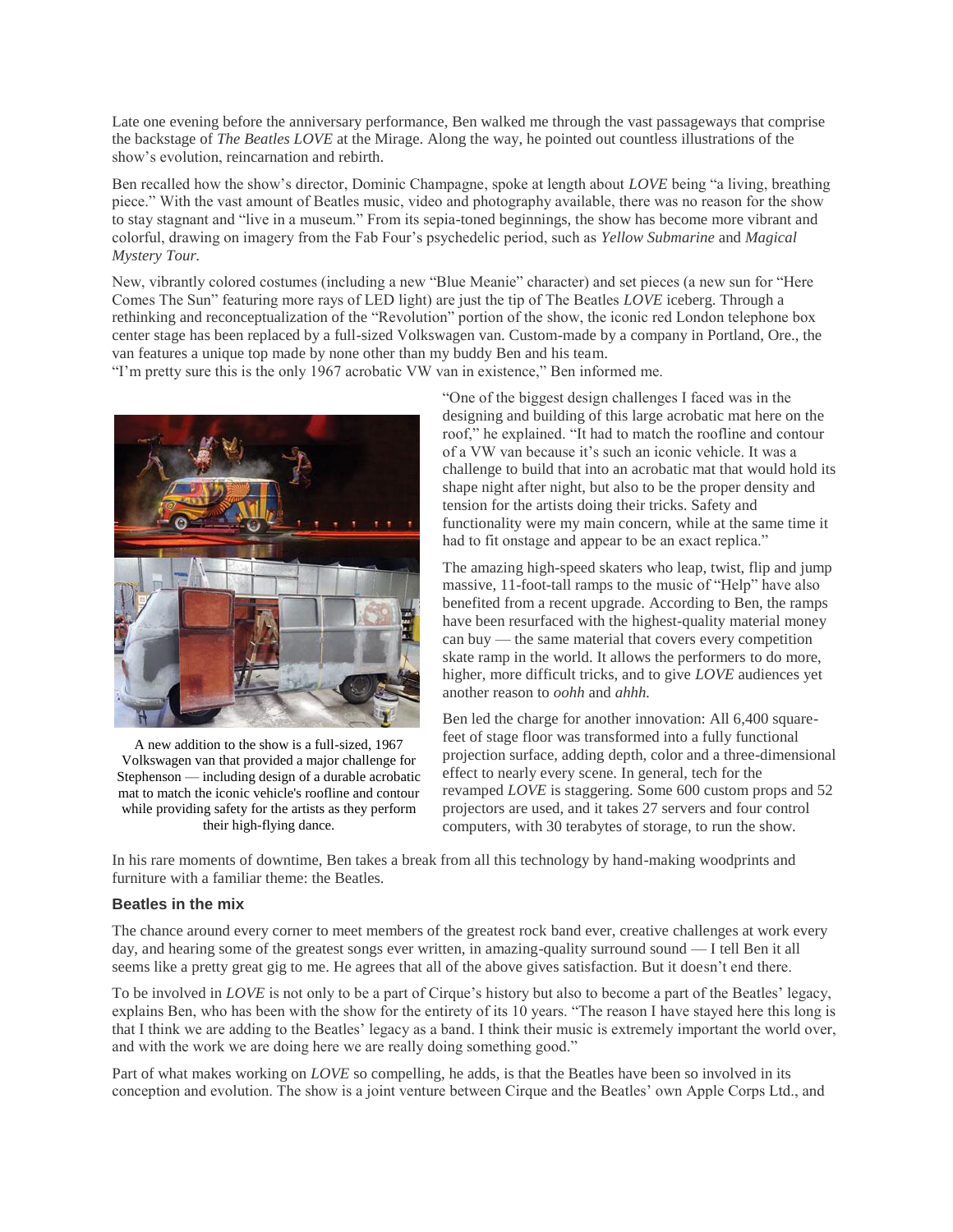it's not unusual for the group's surviving members and their families to stop by to catch a show or check out the new additions. It's their involvement that gives *LOVE* its authenticity.

"The first song we ever heard in this room 10 years ago was 'Strawberry Fields.' It was George and Giles [Martin] who played it for us. We heard it through this amazing sound system with nothing else going on. And then … we heard them talk about "Strawberry Fields." They told us exactly how it was recorded. 'This drum beat is from this song, and this dog barking is from this song.' Which was insane. To have that sort of input is inspiring."

And there are just certain things you can only know if you're a Beatle. Ben gives an example: "One thing that has always been a feature of our show is a multi-sensory experience. During 'Here Comes the Sun,' you actually have an olfactory sensory experience that fills the room, along with our audio and visual experience. That was originally done with incense that comes out on some moving trains of light that were remote controlled and driven out on stage. Now it's a spray that goes into the fans that the spotlight operators spray."

And the reason for that change? "The Beatles said to us, 'That's not the right smell. That's not what it smelled like when we met with the Maharishi. This is what it smelled like,'" Ben explains.

"To have that first-person experience from them and to have that sort of input into the show is why I think we have been successful all of these years. Because you're not getting a tribute show here," he says. "You are getting part of their legacy, their life. They are telling their story through us. And in that way, I feel a lot of pride to be a part of it."



The scent-infused, meditative "Here Comes The Sun."

Among materials provided for the revamped *LOVE* are stunning black and white shots of Paul McCartney that the former Beatle helped unearth in the Apple archives and are now used to great effect in the new and jaw-dropping trapeze act set to "Yesterday" (one of the most played songs in radio history). These new pictures of a young Paul, doe-eyed and fresh faced, are among many things the show's creators hope will appeal to audiences young and old.

Making the Beatles' music come alive now and in the future is really the mission of *LOVE,* Ben says. It's a mission I can relate to: Just down the Vegas strip at Harrah's Casino I was part of the cast of *Million Dollar Quartet,* recreating the music and persona of Johnny Cash on a night in 1956 when he and fellow Sun Records stars Elvis Presley, Jerry Lee Lewis and Carl Perkins ended up in the same room for perhaps the greatest impromptu rock 'n' roll jam session ever. Like the songs and stories of those musical legends, the Beatles and their impact on our culture lives on.

"It's affecting people, and it's affecting different generations, and I'm proud of that," Ben says. "My grandmother knows who the Beatles are, and my son who is 6 knows who they are. And I think the marrying of those two worlds is amazing. Having Paul, Ringo, Yoko Ono, Olivia Harrison and George and Giles Martin here, we've heard the stories from them. We've been given the knowledge to know what we are doing and why it's important.

"I walked out of the show one night, and there were three women of three different generations in the same family. One of them was holding a picture of what I would assume was the patriarch of the family and had passed on. They were taking a picture in front of the *LOVE* sign out front — I was just blown away. We affected that family tonight. And to know that feels really good." Thanks to Ben Stephenson and many others who have devoted their considerable talents to making *LOVE* an authentic Beatles experience, those good feelings are not going to fade any time soon.